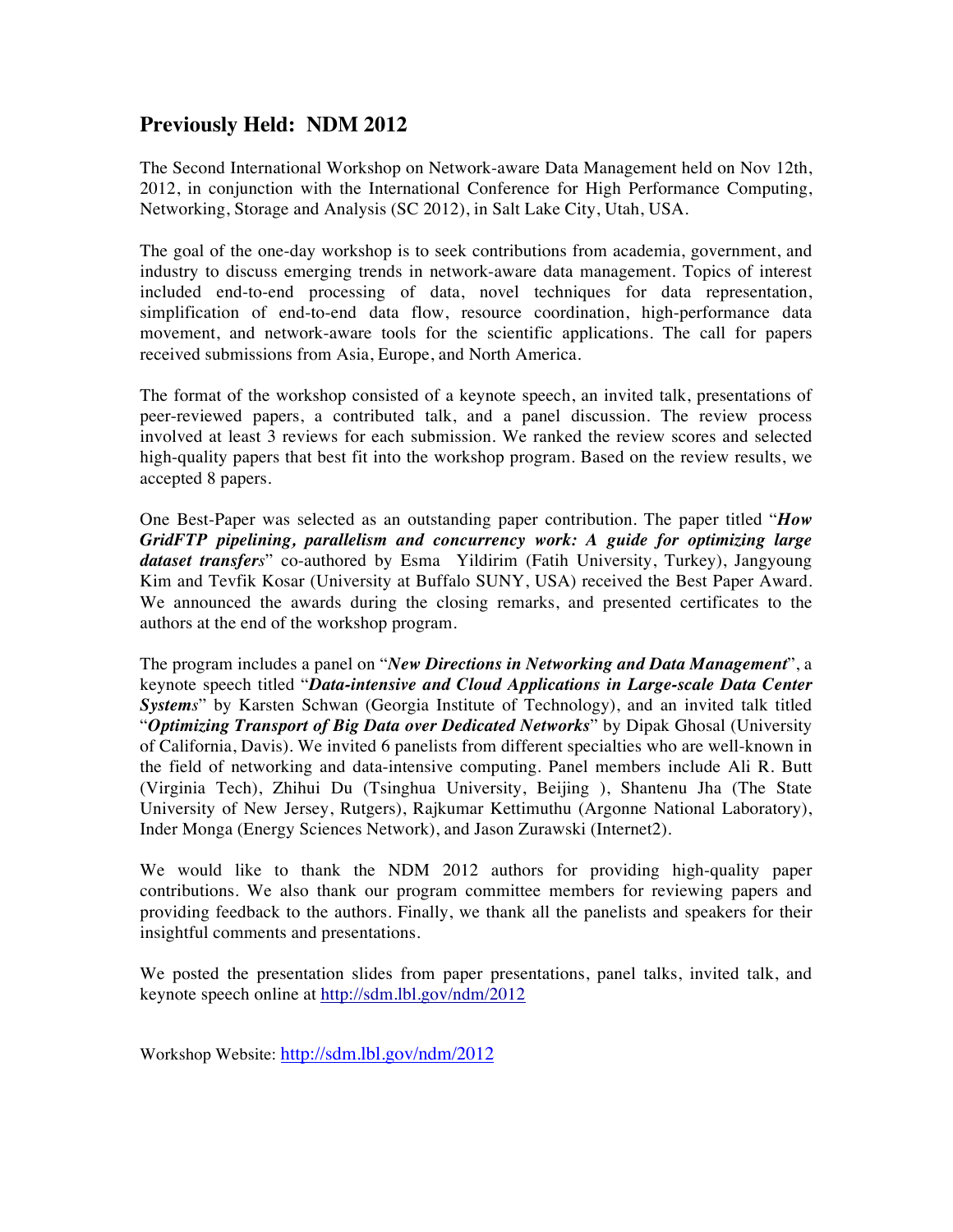# **NDM 2012 Program**

I

| 09:00                     | <b>Opening Remarks</b>                                                                                                                                                     |
|---------------------------|----------------------------------------------------------------------------------------------------------------------------------------------------------------------------|
|                           | <b>Keynote Speech:</b>                                                                                                                                                     |
| 09:10                     | Data-intensive and Cloud Applications in Large-scale Data Center Systems<br>Karsten Schwan, Georgia Institute of Technology                                                |
|                           |                                                                                                                                                                            |
| 10:10                     | <b>Break</b>                                                                                                                                                               |
|                           | <b>Paper Session I:</b>                                                                                                                                                    |
| 10:30                     | How GridFTP pipelining, parallelism and concurrency work: A guide for optimizing large                                                                                     |
|                           | dataset transfers<br>Esma Yildirim, Fatih University, Turkey (presenter); Jangyoung Kim, University at Buffalo; Tevfik Kosar,                                              |
|                           | University at Buffalo                                                                                                                                                      |
| 11:00                     | Accelerating Data Movement Leveraging Endsystem and Network Parallelism                                                                                                    |
|                           | Jun Yi, Argonne National Laboratory; Rajkumar Kettimuthu, Argonne National Lab and The University of                                                                       |
|                           | Chicago (presenter); Venkat Vishwanath, Argonne National Laboratory                                                                                                        |
|                           | <b>Invited Talk:</b>                                                                                                                                                       |
| 11:30                     | <b>Optimizing Transport of Big Data over Dedicated Networks</b>                                                                                                            |
|                           | Dipak Ghosal, University of California, Davis                                                                                                                              |
| 12:00                     | <b>Lunch Break</b>                                                                                                                                                         |
|                           | <b>Paper Session II:</b>                                                                                                                                                   |
| 13:00                     | A Dynamic Virtual Networks Solution for Cloud and Grid Computing<br>Davide Salomoni, INFN CNAF, Italy; Marco Caberletti, Italy, INFN CNAF, Italy                           |
| 13:20                     | Hadoop acceleration in an OpenFlow-based cluster                                                                                                                           |
|                           | Sandhya Narayan, InfoBlox (presenter); Stuart Bailey, InfoBlox; Anand Daga, University of Houston                                                                          |
|                           | <b>Contributed Talk:</b>                                                                                                                                                   |
| 13:40                     | Streaming Exa Scale data over 100Gbps Networks, Mehmet Balman                                                                                                              |
| 13:55                     | <b>Break</b>                                                                                                                                                               |
| <b>Paper Session III:</b> |                                                                                                                                                                            |
| 14:10                     | <b>Adaptive Data Transfers that Utilize Policies for Resource Sharing</b>                                                                                                  |
|                           | Junmin Gu, Lawrence Berkeley National Laboratory; David Smith, University of Southern California                                                                           |
|                           | Information Sciences Institute; Ann L. Chervenak, University of Southern California Information Sciences                                                                   |
| 14:30                     | (presenter); Alex Sim, Lawrence Berkeley National Laboratory<br>A Network-aware Object Storage Service                                                                     |
|                           | Shigetoshi Yokoyama, National Institute of Informatics, Japan (presenter); Nobukazu Yoshioka, National                                                                     |
|                           | Institute of Informatics, Japan; Motonobu Ichimura, NTT DATA Intellilink, Japan                                                                                            |
| 14:50                     | <b>Efficient Attribute-based Data Access in Astronomy Analysis</b>                                                                                                         |
|                           | Benson Ma, Lawrence Berkeley National Laboratory (presenter); Arie Shoshani, Lawrence Berkeley                                                                             |
|                           | National Laboratory; Alex Sim, Lawrence Berkeley National Laboratory; Kesheng Wu, Lawrence Berkeley                                                                        |
|                           | National Laboratory; Yong-Ik Byun, Yonsei University, Korea; Jaegyoon Hahm, Institute of Science and<br>Technology Information, Korea; Min-Su Shin, University of Michigan |
| 15:10                     | <b>Break</b>                                                                                                                                                               |
|                           | Panel Discussion (New Direction in Networking and Data Management)                                                                                                         |
| 15:30                     | Moderators: Mehmet Balman and Surendra Byna                                                                                                                                |
|                           |                                                                                                                                                                            |
|                           |                                                                                                                                                                            |
|                           | Panelists: Ali R. Butt, Virginia Tech; Zhihui Du, Tsinghua University, Beijing; Shantenu Jha, Rutgers                                                                      |
|                           | University; Raj Kettimuthu, Argonne National Laboratory; Inder Monga, Energy Sciences Network; Jason                                                                       |
|                           | Zurawski, Internet2                                                                                                                                                        |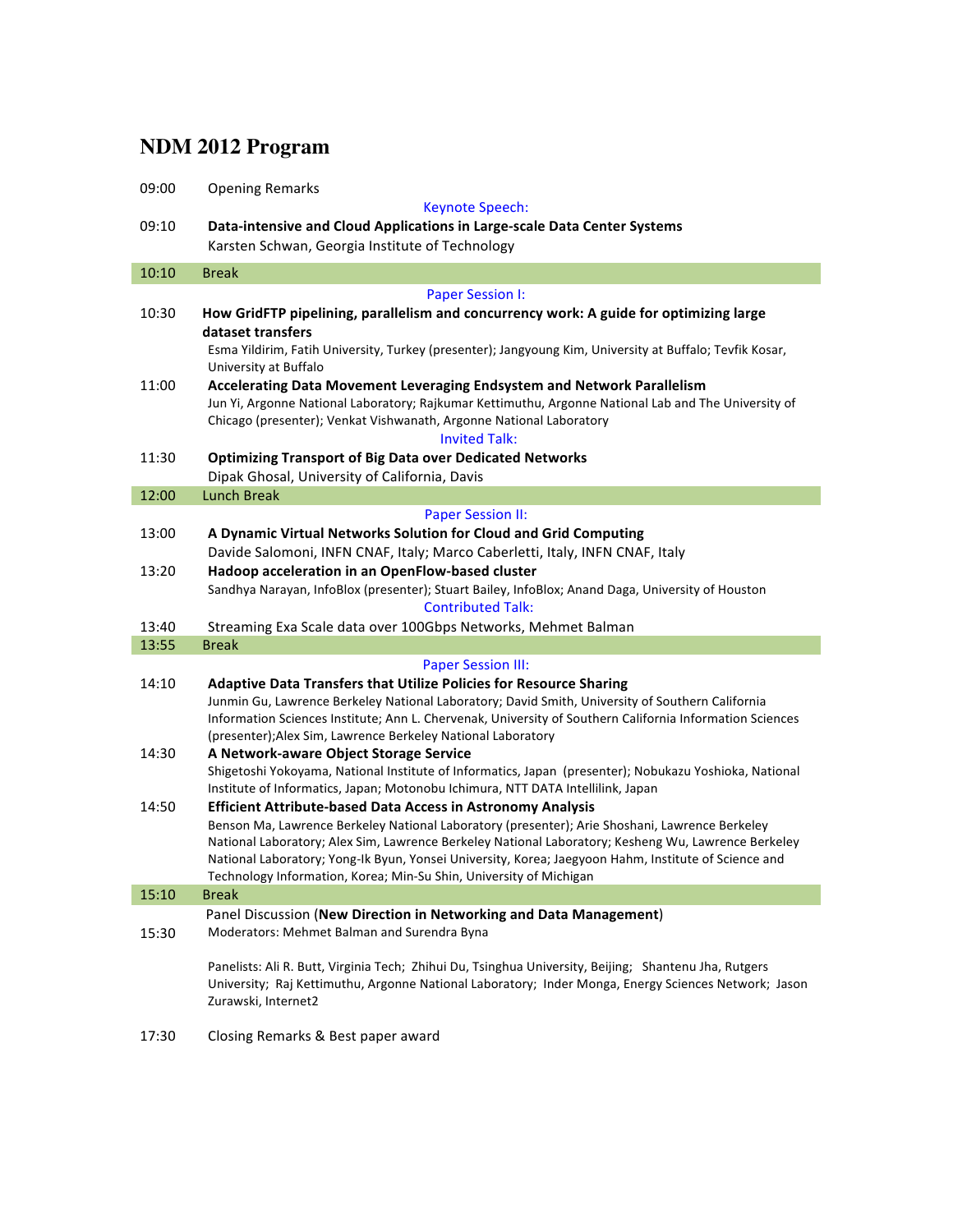## The 2nd International Workshop on Network-aware Data Management held in conjunction with the IEEE/ACM International Conference for High Performance Computing, Networking, Storage and Analysis (SC12) *Sunday,(November(11th,(2012((9:00am(8 5:30pm)* Room 155-A Salt Palace Convention Center, Salt Lake City, Utah



Scope: Scientific applications and experimental facilities generate large amounts of data. In addition to increasing data volumes and computational requirements, today's major science requires cooperative work in globally distributed multidisciplinary teams. In the age of extraordinary advances in communication technologies, there is a need for efficient use of the network infrastructure to address increasing data and compute requirements of large-scale applications. Since the amount of data and the size of scientific projects are continuously growing, traditional data management techniques are unlikely to support future collaboration systems at the extreme scale. Network-aware data management services for dynamic resource provisioning, end-to-end processing of data, intelligent data-flow and resource coordination are highly desirable. This workshop seeks contribution from academia, government, and industry to discuss emerging trends in use of networking for data management, novel techniques for data representation, simplification of end-to-end data flow, resource coordination, and network-aware tools for the scientific applications.

#### Keynote Speech: Data-intensive and Cloud Applications in Large-scale Data Center Systems Karsten Schwan, Georgia Institute of Technology

Abstract: Data-intensive applications have been evolving from their original focus on offline mining of business data into broader domains, including the online inspection and analysis of large-scale web data used for rapid response to current conditions. Processing such 'data in motion' brings new challenges to the domain of data intensive computing. This talk will articulate some of those challenges, present representative solutions, and describe potential avenues for future work, in lieu of several constraints seen for this broad class of datacenter applications, including their use of shared underlying datacenter infrastructure, their support by datacenter operators, and the timeconstrained operation inherent in their execution. Future research opportunities in this space include application acceleration via GPGPUs as well as new ways to enrich the open source infrastructures used to run these codes.

### **Invited Talk: Optimizing Transport of Big Data over Dedicated Networks** Dipak Ghosal, University of California, Davis

Abstract: Data centers are being deployed in cloud computing environments, scientific, financial, defense, and other enterprises. Geographically distributed data centers transmit and receive growing volumes of data. In order to avoid congestion in the public Internet, they use high speed dedicated optical networks, which can be thought of as private highways for carrying data. A careful examination of the impact of such high speed network traffic on a commodity multicore machine show packet loss and degraded throughput due to the end-system being the bottleneck. We found that high-speed single flow traffic nullifies the benefits of multicore systems and multiqueue NICs. We propose an end-system aware flow control technique to optimize the data transfer time using rate-based protocols. Using introspective end-system modeling, we show that we can determine the optimal number of parallel flows required to utilize the available bandwidth and the optimal rate for each of the flows.

Panel Discussion: New Directions in Networking and Data Management

Panelists: Ali R. Butt, Virginia Tech

Zhihui Du, Tsinghua University, Beijing Shantenu Jha, Rutgers University Raj Kettimuthu, Argonne National Laboratory Inder Monga, Energy Sciences Network Jason Zurawski, Internet2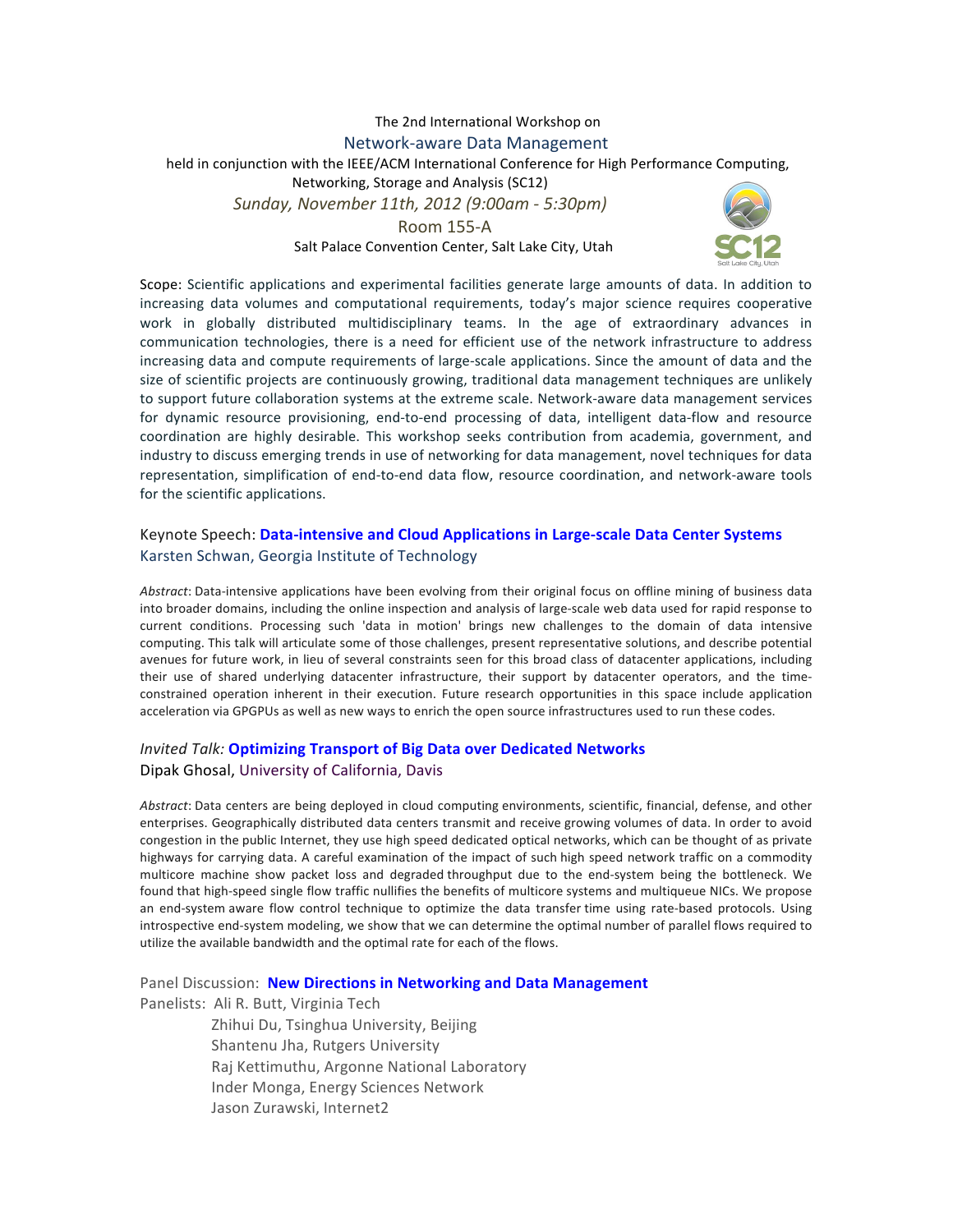# **NDM 2012 Panel Discussion**

## Topic: New Directions in Networking and Data Management

Panelists: Ali R. Butt, Virginia Tech

Zhihui Du, Tsinghua University, Beijing Shantenu Jha, Rutgers University Raj Kettimuthu, Argonne National Laboratory Inder Monga, Energy Sciences Network Jason Zurawski, Internet2

## **Suggested Panel Questions:**

- What do you envision will have dramatic impact in the future networking and data management? What research challenges do you expect in achieving your vision?

- Do we need to re-engineer existing tools and middleware software? Elaborate on network management middleware in terms of virtual circuits, performance monitoring, and diagnosis tools.

- How do current applications match increasing data sizes and enhancements in network infrastructure? Please list a few network-aware application. What is the scope of networking in the application domain?

- Resource management and scheduling problems are gaining importance due to current developments in utility computing and high interest in Cloud infrastructure. Explain your vision. What sort of algorithms/mechanisms will practically be used in the future?

- What are the main issues in designing/modelling cutting edge dynamic networks for large-scale data processing? What sort of performance problems do you expect?

- What necessary step do we need to implement to benefit from next generation high bandwidth networks? Do you think there will be radical changes such as novel APIs or new network stacks?